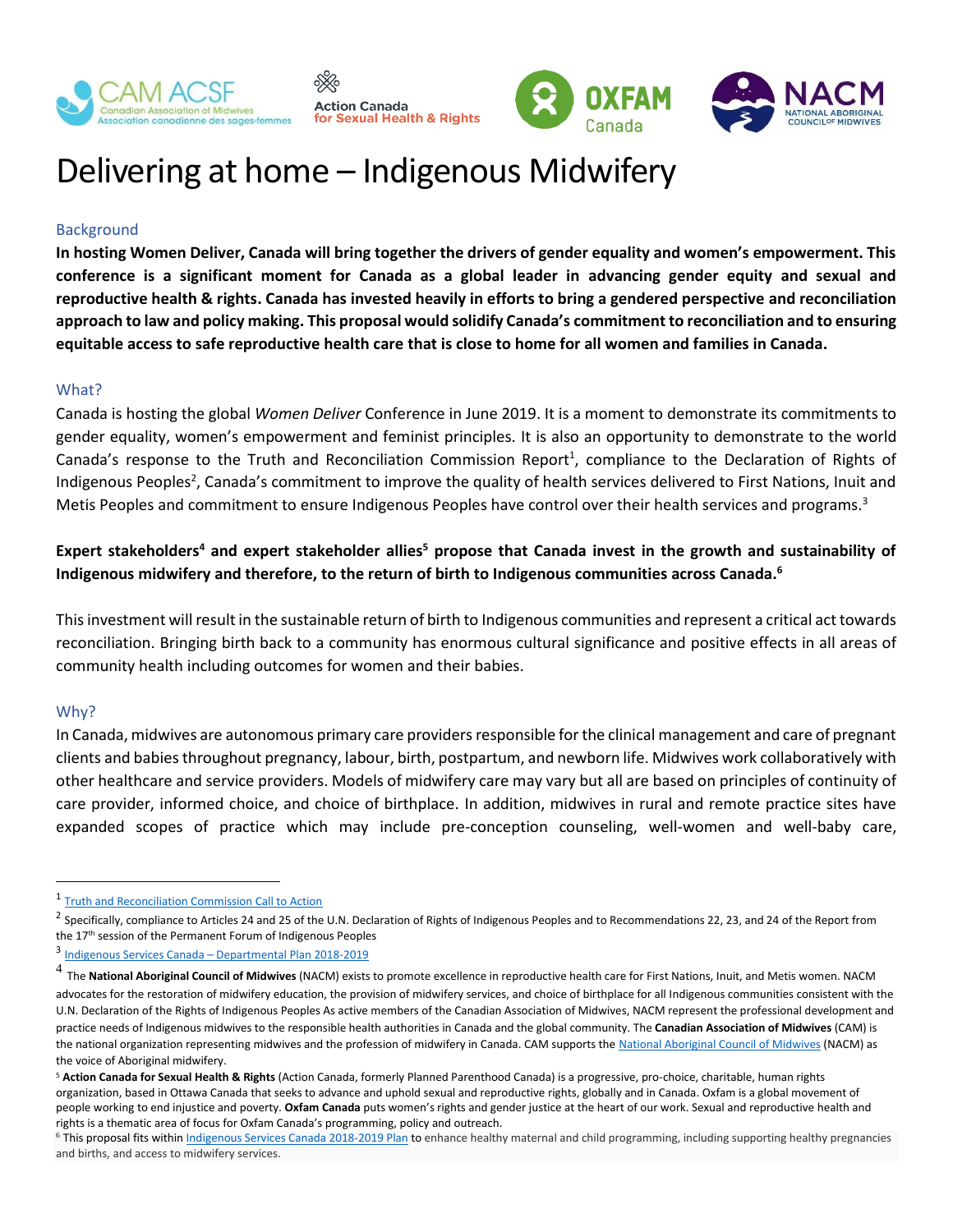implementation of general community health programs and preventive care such as Pap tests, testing for sexually transmitted infections (STIs) and prescribing contraception.

Indigenous Midwives may be First Nations, Inuit, or Métis—they may work as registered midwives in their respective province or territory, or practice within certain exemptions that exist.<sup>7</sup> In addition to having an expert clinical skill set, Indigenous midwives can offer communities:

- Support to women and families who are involved in child welfare while pregnant midwives offer interventions in child welfare practices of apprehending and separating infants;
- Reclaiming and restoration of significant ceremonial and cultural practices in relation to pregnancy and childbirth, baby care and breastfeeding;
- Restoration of traditional wellness practices;
- Providing leadership and education in community, including mentorship to youth interested in exploring the career path to become a midwife or other health care professional.

Midwives have always existed and hold an essential role to the childbirth process in Indigenous communities however, colonization and assimilative policies that outlawed midwifery practices have resulted in:

- Cultural destruction and a loss of traditional knowledge (including midwifery knowledge), resulting in poorer health outcomes for Indigenous people in Canada that persist today;<sup>8</sup>
- The loss of power of pregnant people and their families to be active participants in the birth and parenting journey; 9
- The removal of birth from Indigenous communities to hospitals which are often located far away, particularly from remote communities. This requires evacuation of pregnant people from their homes to wait in unfamiliar urban centres and give birth in hospitals thousands of kilometres away from their families.

In addition, most rural and urban communities across Canada lack culturally safe reproductive health services, and culturally safe health care services in general. Returning birth to communities is critical to Indigenous people's health and it can assist in restoring skills and pride in communities.<sup>10</sup>

There are many beneficial outcomes for having access to an Indigenous midwife and bringing birth back to communities, including:  $11$ 

- Increased access to culturally safe, trauma informed health care providers that honor the uniqueness, needs and interests of Indigenous people;
- Care to families where they live: in urban, rural and remote communities;
- Reduced number of routine evacuations from remote communities;
- Increased education and knowledge about sexual and reproductive rights;
- Improved health outcomes for parent and baby;
- Improved self-determination in health care.

<sup>&</sup>lt;sup>11</sup> Rooted in our Past, Looking to our Future, NACM Situational Analysis, 2017









 $\overline{a}$ <sup>7</sup> Midwives apply for registration with the governing body (the College) of their province or territory in order to practice midwifery. However, Nunavut, British Columbia, Ontario and Quebec have legislation that provides an exemption from registration for Aboriginal midwives. In Nunavut and British Columbia, the exemption is only available for midwives who practiced Aboriginal midwifery prior to the coming into force of the Midwifery Act. In Ontario, Aboriginal midwives providing care to Aboriginal communities are exempt from the Regulated Health Professions Act. The Ontario Midwifery Act allows Aboriginal midwives who provide traditional midwife services to use the title "Aboriginal midwife". The Quebec statute allows Aboriginal midwives to practice without being registered members, provided that the nation, group or community has entered into an agreement with the government[. Aboriginal Midwifery in Canada.](http://aboriginalmidwives.ca/book/export/html/2258)

<sup>8</sup> Skye, A. D. (2010). Aboriginal midwifery: A model for change. Journal of Aboriginal Health, 6(1), 28-37.

<sup>9</sup> Native Women's Association of Canada (2007). Aboriginal women and reproductive health, midwifery, and birthing centres: An issue paper. National Aboriginal Women's Summit, Corner Brook, NL.

<sup>10</sup> Van Wagner, V., Epoo, B., Nastapoka, J., & Harney, E. (2007). Reclaiming birth, health, and community: Midwifery in the Inuit villages of Nunavik, Canada. Journal of Midwifery & Women's Health, 52(4). 384-391.